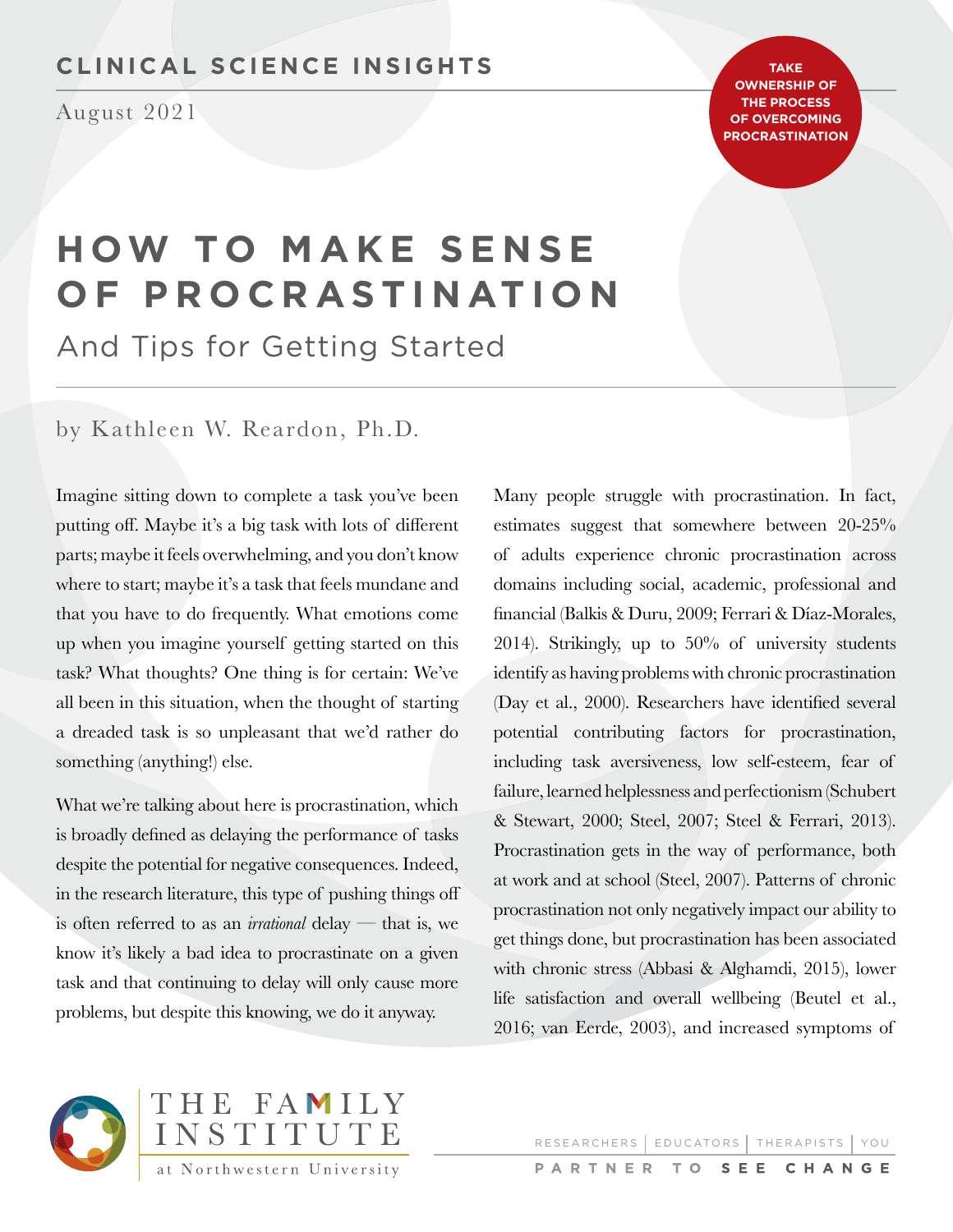anxiety and depression (A. L. Flett et al., 2016; G. L. Flett et al., 1995). Indeed, chronic procrastination has been linked to many different forms of maladjustment (Pychyl & Flett, 2012). In addition to mental health outcomes, procrastination has been linked to poorer physical health outcomes, including cardiovascular and other chronic illness (Sirois, 2015, 2016; Stead et al., 2010) and an increased likelihood of delaying needed medical treatment (Sirois et al., 2003). Procrastination can present a particular challenge for those with other mental health problems, like the executive functioning difficulties that are hallmarks of diagnoses such as attention deficit hyperactivity disorder (ADHD; Bolden & Fillauer, 2020). Problems with putting things off are also found more often in conjunction with anxiety disorders and personality disorders (Gustavson et al., 2017), and are most common in adolescents or young adults, with rates of procrastination declining somewhat with age (Beutel et al., 2016). There are several common misconceptions about how best to tackle procrastination and get started on the tasks that are most important to you. Before offering specific strategies for overcoming these challenges, it is important to address these misconceptions.

The first widespread misconception is that procrastination can't be understood (which may have come from the aforementioned referral to it as an irrational delay). However, research suggests that, viewed through a certain lens, procrastination is perfectly logical. In almost all situations, procrastination happens because it serves an important function, and understanding that function is an important first step to moving through a procrastination roadblock. One of the simplest examples of this might be in thinking about how our brains respond to reward; contemplating doing a dreaded task may bring up anxiety or other unpleasant emotions, and deciding to delay this task for another hour or another day brings a sense of relief. This relief is a reward for your brain in that the relief feels much nicer in the short-term than the anxiety you were feeling just a minute ago. Procrastination can serve other functions, as well. Delaying the start of a task may be one way to exert some control over your environment, especially in a time when so many things may feel and may *actually* be out of our control. It is also important to acknowledge the downsides of getting started on a given task (e.g., the risk of making the wrong choice, feeling like you're not good enough, risking failure), as well as the upsides of continuing to put it off (e.g., avoiding unwanted internal experiences such as anxiety or self-doubt, being able to participate in a chosen leisure activity). Of course, the function of procrastination varies from person to person but also from task to task. It is critical to slow down when you notice procrastination getting in the way, and to ask yourself what function the procrastination is serving in each particular circumstance. This will help you engage in targeted and skillful problem-solving.

Another common misconception is that people who struggle with procrastination are simply bad at organizing themselves or managing their time; worse yet, they may be considered lazy, unmotivated or distractible. However, there is mounting evidence that, instead of simply being a problem of organization, procrastination is actually about having difficulty managing emotions (Pychyl & Sirois, 2016). Specifically, procrastination has been conceptualized as a strategy that provides short-term relief from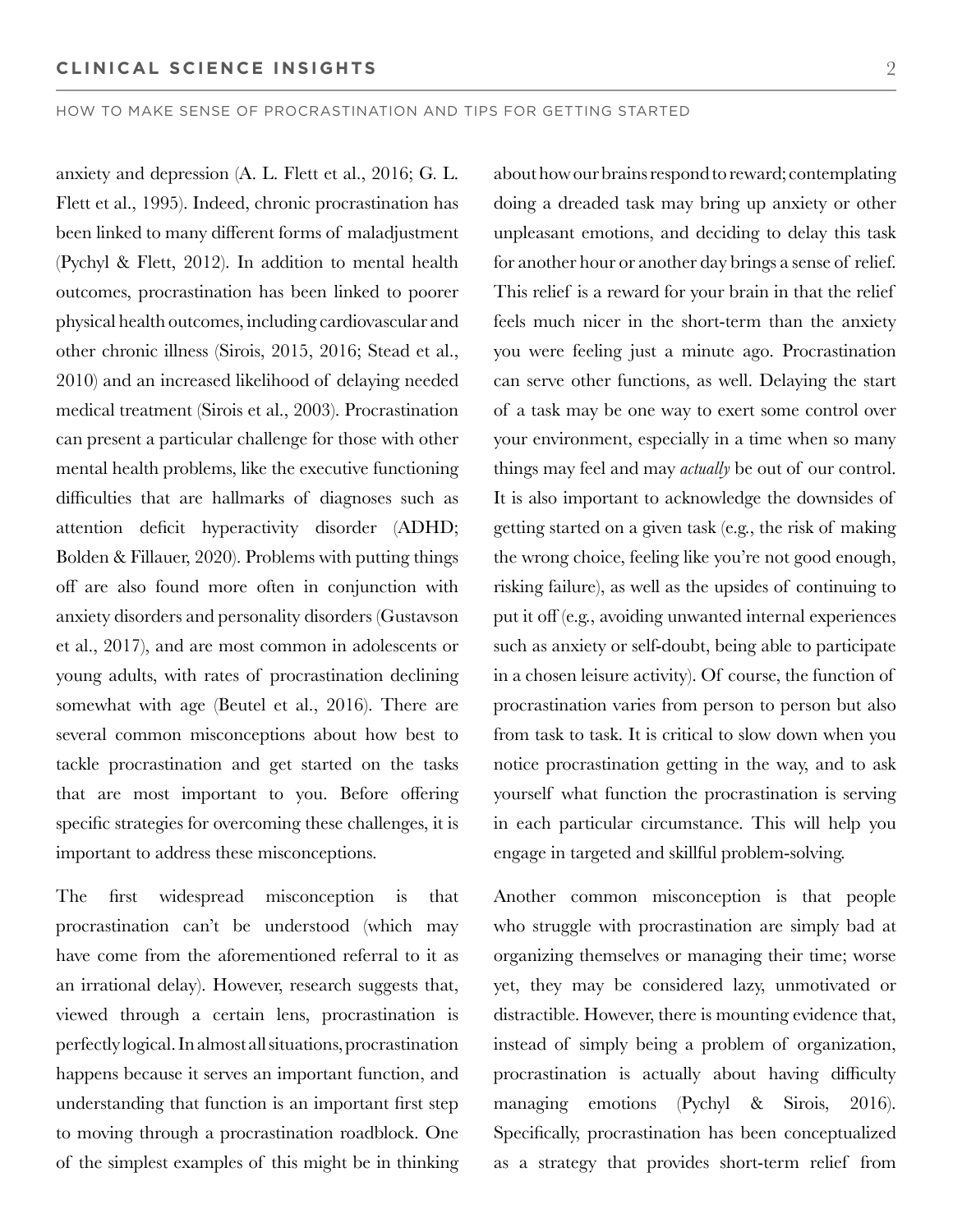negative emotions (i.e., pushing off an aversive task feels good in the now). This explanation is important, because it shifts the target from one of organization to one of identifying difficult emotions. Is the task at hand unpleasant or tedious by its nature? Or does it bring up unpleasant emotions related to our ability to complete it (e.g., feelings of insecurity, anxiety, self-doubt)? Procrastination has been linked to low levels of the personality trait conscientiousness, a trait responsible for self-regulation, including emotional regulation (Boysan & Kiral, 2016; Schouwenburg & Lay, 1995). There is evidence that those who are high in conscientiousness are able to avoid falling into the trap of procrastination partially due to their ability to structure their environment to set them up for more likely success, a strategy even those low in conscientiousness can learn to emulate. Along these lines, teaching students emotion regulation skills was found to significantly reduce procrastination (Eckert et al., 2016). If we learn to identify the difficult emotions that come up around a given task, we can apply skills to better regulate those negative feelings and allow for progress.

# **WHY TALK ABOUT PROCRASTINATION NOW?**

Alarmingly, the widespread transition to less structured school and work arrangements in response to the global COVID-19 pandemic has made this problem feel even more insurmountable for many of us. Several useful tools that provide ways to stay on task and tap into ongoing motivation have become unavailable. The quiet solitude offered by a private office may have been traded for the busy family environment of the

kitchen table, for example. Additionally, for those who had learned to rely on community and accountability from supervisors or peers for maintaining focus (e.g., study groups, weekly writing groups, working or studying in a bustling coffee shop) this new virtual reality can feel much less engaging. To compound the lack of structure, we are living in a time defined by overwhelming and stressful news updates, political unrest and a global pandemic — all of which can make it incredibly hard to devote focused attention to necessary school and work tasks. For all of us, and especially if you are someone who struggles with executive function challenges or ADHD, this can make functioning from day to day incredibly hard.

The good news is that there are short-term, teachable skills you can implement to structure your and your family's environment and regulate negative feelings that may arise. The most up-to-date science offers helpful approaches, too. One of the most effective strategies for overcoming procrastination involves finding ways to reduce the pressure we put on ourselves to maintain "productivity" in exactly the same ways that may have worked in another context, and to focus instead on doing what works in response to the situation we find ourselves in right now. Importantly, before I begin discussing concrete strategies for dealing with procrastination, I want to emphasize that not all tips or tricks fit for everyone. In fact, a quick internet search will turn up directly conflicting advice (e.g., *start with the most dreaded task to get it over with vs. start with a smaller, more manageable task to get warmed up*). This highlights how important it is for you to be able to take ownership of this process by figuring out what works for you and leaving the rest. I have provided several different suggestions below in the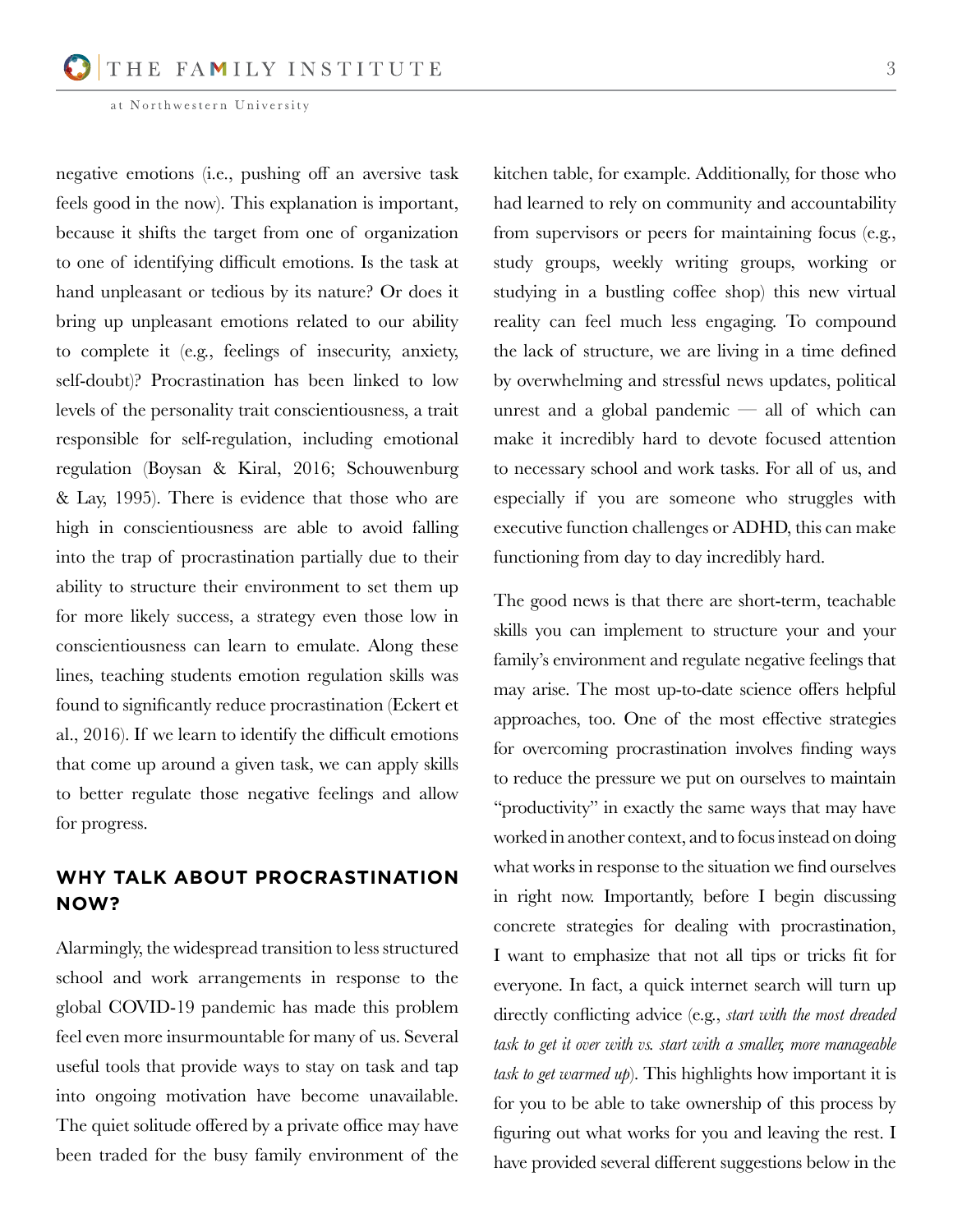spirit of encouraging this kind of "doing what works" experimentation; it is not my intention that any one person would implement all of them.

# **WHAT DOES SCIENCE TELL US ABOUT WHAT WORKS?**

Although procrastination is a problem that many people struggle with, research typically hasn't focused on treating it. However, the existing research suggests that one of the most helpful forms of treatment may be Cognitive Behavioral Therapy (CBT). This therapy approach is skills-based and problem-focused; it aims to teach clients to become their own therapist and more effectively manage their thoughts and behaviors to improve mood. Two meta-analyses (a type of study that gathers and summarizes results from many others previous studies) suggested that CBT is one of the most effective kinds of treatment that has been evaluated using research (Rozental et al., 2018; van Eerde & Klingsieck, 2018). In particular, one Randomized Control Trial (RCT; a type of study that compares two treatment types) found that a CBT treatment including education about procrastination paired with behavioral and cognitive techniques was effective in significantly reducing procrastination, an effect that was maintained for several months after the end of the treatment (Otermin-Cristeta & Hautzinger, 2018). It is important to note that there are many other forms of treatment that may be effective but are not currently represented in the research literature (e.g., interpersonal or relational approaches). With all of this in mind, what are some of the specific strategies from CBT and related approaches that individuals struggling with procrastination can apply to their own lives?

## **GATHERING ACCURATE INFORMATION**

One important strategy for beating procrastination and overwhelm is making sure you have accurate information about what procrastination is and is not (e.g., Rozental et al., 2018) — hopefully, this article will already have helped with this! Therapists who practice CBT refer to this process as psychoeducation  $$ providing the client with a thorough understanding of the problem and how the solutions are likely to work (i.e., the theory behind the solutions). With regard to procrastination, there are some important facts that can be helpful to keep in mind as you try different strategies:

**1.** *Getting started is the hardest part.* Learning to manage procrastination is about managing in a new way the emotions that show up before you start a task. It's not only about the latest time management app or about work ethic, willpower, or having a better calendar system.

**2.** *Efficiency matters less than motivation*. Although time management and efficiency strategies can be helpful, the real challenge is to find a way to prioritize the things that matter to you, and to be able to stay connected to the why of any given task. That is, although balancing your budget spreadsheet may not feel exciting, thinking about the special trip you can save up for if you manage your finances more effectively may provide a jolt of motivation that helps you tackle that spreadsheet.

**3.** *Organization helps.* I know I just said organization isn't everything, but especially for folks with ADHD and other executive functioning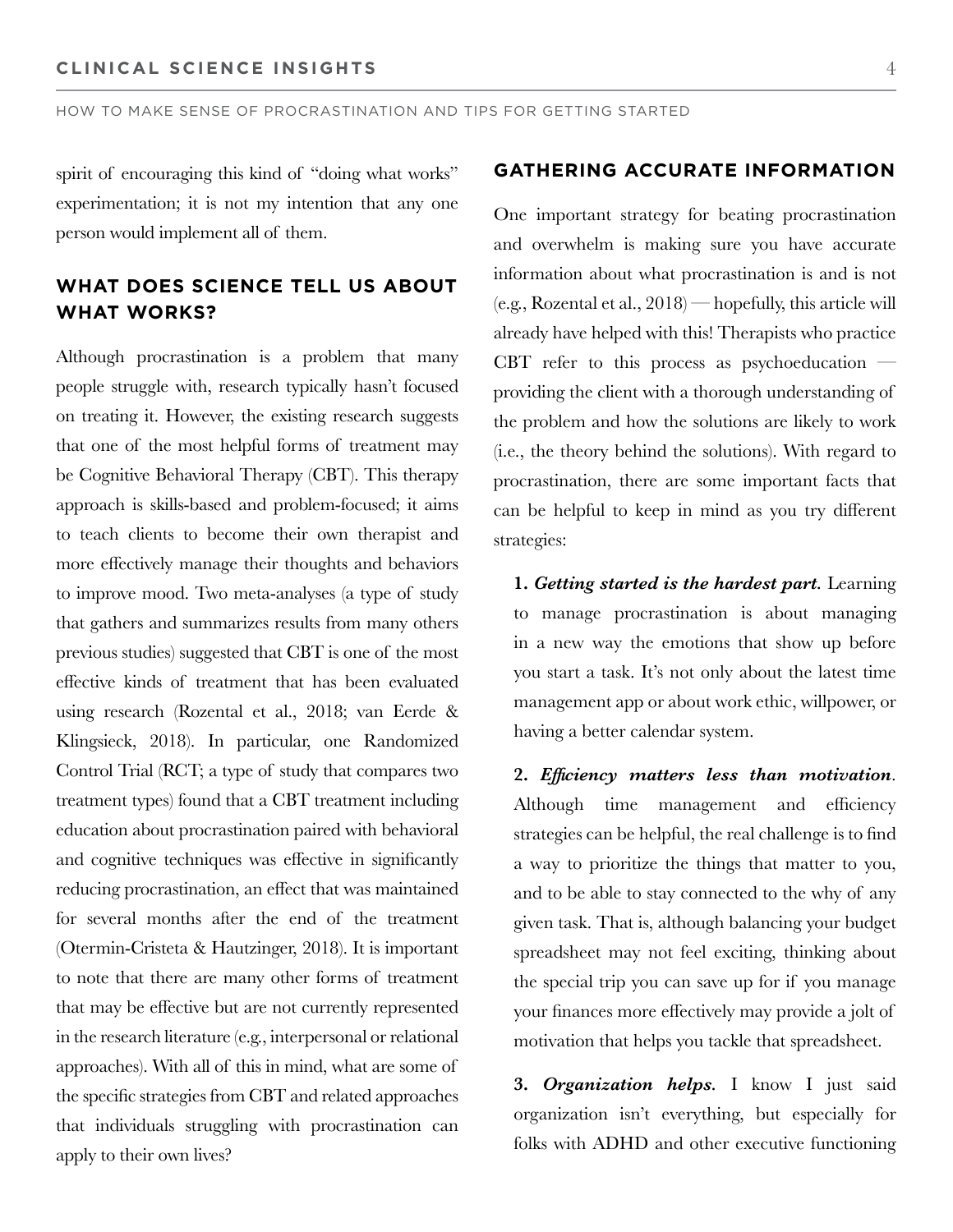difficulties, basic organization and time management strategies are often a very helpful place to start. Gathering some good, accurate information about how to keep a calendar, how to create a to-do list, and how to utilize reminders can set you up for success and provide a solid foundation on which to layer other strategies.

#### **SELF-COMPASSION**

One challenge that comes up for folks with a long history of struggling with procrastination is that a lot of self-judgments come up when they think about finally getting started on something they had been putting off (*"If only I had started this sooner, I wouldn't be so stressed out!"*). However, although it may be natural to experience regret and judgment, being a harsh taskmaster to yourself can make the whole experience worse, and it can pile on yet more negative feelings to muddle through in order to get started. Specifically, selfcompassion can decrease psychological distress, which is a key ingredient for exacerbating procrastination (MacBeth & Gumley, 2012). Relatedly, many people feel the urge to compare themselves to others in these moments, or to beat themselves up about how difficult they find something when it appears that others may find it easier. Next time you're faced with these kinds of thoughts, try a different approach. Research shows that forgiving ourselves for past procrastination can actually be helpful, because that forgiveness enables us to move forward without the additional baggage of all our past acts (Wohl et al., 2010). See if you can find a way to move away from those judgments or comparisons and lean into self-compassion as a way to ease the friction of getting started.

# **MINDFULNESS TRAINING**

Mindfulness, or the skill of anchoring your attention with singular focus in the present moment, is another strategy that can be useful in tackling procrastination and overwhelm (Cheung & Ng, 2019). Although there are likely others, three specific ways that mindfulness training may help with procrastination include:

**1.** *Foster curiosity.* One of the challenges in working through procrastination is noticing the urge to put something off. Mindfulness can aid us in fostering a sense of curiosity about our moment-tomoment experiences, and it can help us sense when the urge to procrastinate comes up. In addition, leaning into curiosity around our experiences is one way to stay away from judgments; genuine curiosity about what might be driving the urge to procrastinate may lead you to helpful information about what emotions you may be up against and even provide clues about how to address them.

**2.** *Maintain focus.* Another benefit of mindfulness training is that it can increase one's ability to maintain focus and sustained attention on a task (e.g., it helps to reduce mind-wandering). This sustained attention is of course helpful for actually completing the task at hand, but another benefit is that it means having to get started fewer times. Each time your mind wanders or you get distracted from a task, you then face the challenge of re-engaging with the task, and as discussed above, getting started really is the most difficult part. So, reducing the number of times you need to exert effort to get started because you are able to stay on task will increase your productivity in the long run.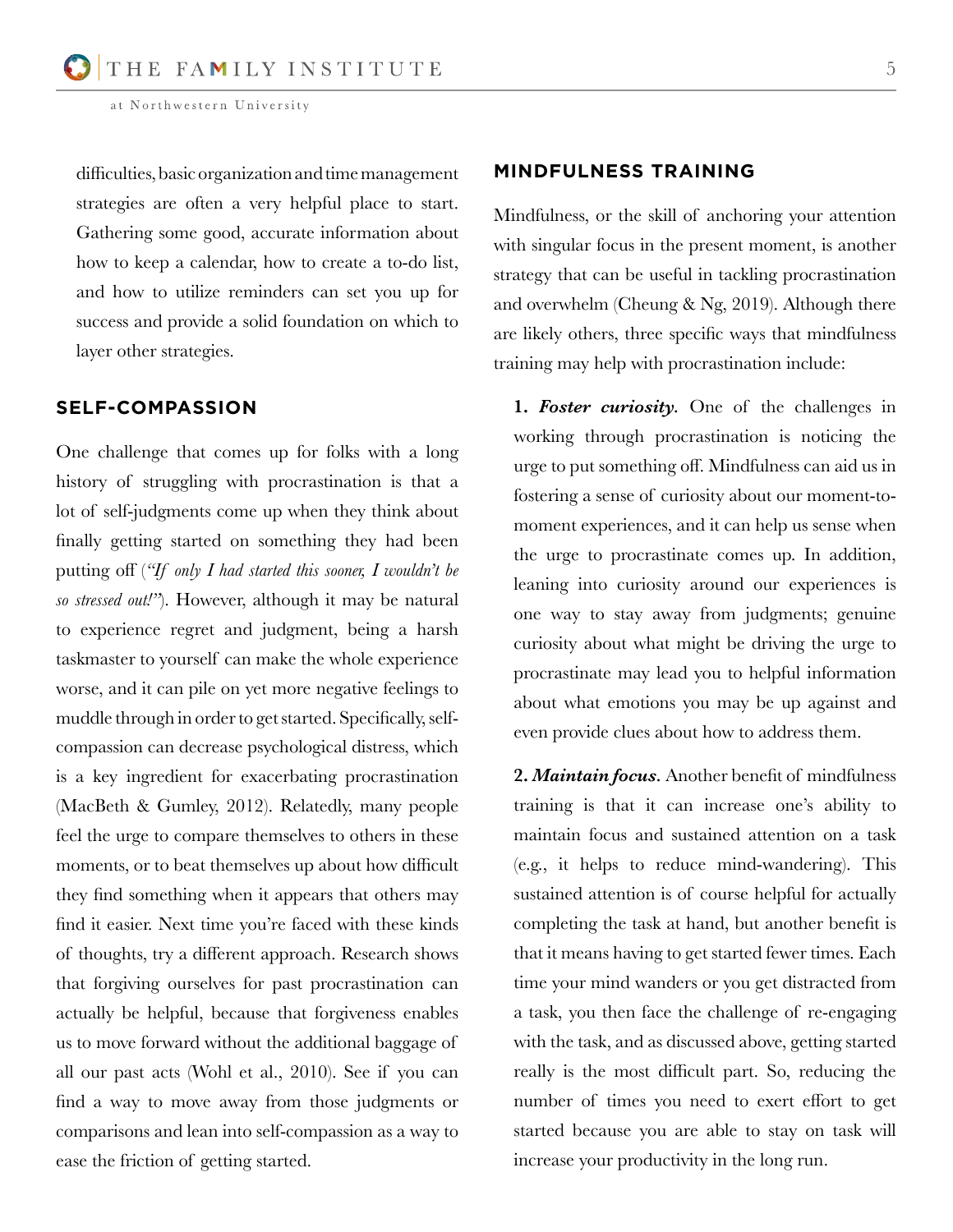**3.** *Stay in touch with WHY.* I have already mentioned that staying in touch with your motivation for doing a task in a big-picture way can be a very helpful strategy, and mindfulness is one way to accomplish this. That is, using mindfulness strategies can allow you to hold your "why" in mind as you complete your task, providing that needed boost of motivation. Try taking a few moments before getting started on an aversive task to really reflect, with all of your attention, on why this task is important to you. See if that makes getting started feel easier.

## **BEHAVIORAL EXPERIMENTS**

Experience provides one of the most powerful tools for our brains to learn new things. Behavioral experiments are a structured way to provide your brain with helpful new experiences in a specific way (Rozental & Carlbring, 2014). Although they may feel difficult at first, the good news about these strategies is that you can get used to a new way of doing things — and they don't feel nearly as effortful the further along you get. Here are three specific ways you can set up situations to provide helpful learning experiences related to getting started on important tasks:

**1.** *Build mastery.* This one is about teaching yourself that your thoughts do not control you (although sometimes it may feel that they do). As an example, even though we can think the thought "I can't raise my arm," thinking this thought has no effect on our actual ability to raise our arm. In fact, we can be thinking that thought and raise our arm at the very same time. Thoughts about procrastination

act the same way. Although you may think "This is too hard, I can't do it," you can prove to yourself that you can do it in spite of that thought by getting started and simply seeing what happens.

*2. Increase exposure.* Sometimes, when feeling overwhelmed by the size or duration of the task leads to negative feelings that fuel procrastination, it can be helpful to break the task down into smaller pieces. That is, even if doing the whole task feels unimaginable, could you convince yourself to put up with the negative feelings that might come up around the task for one minute? Three minutes? Ten minutes? No matter how small to start, some time is better than none. This strategy works because you are able to gradually increase the amount of time you spend in contact with those unpleasant thoughts or feelings, and you are simultaneously building confidence as you successfully tolerate a short exposure, then a longer and longer one. An added benefit of this strategy is that many people find once they have gotten over the initial barrier to getting started, even if the plan is only to work for two minutes, they are naturally inclined to keep going and take advantage of the momentum.

**3.** *Notice contrast effects.* If there are some tasks on your list that you prefer and some that you find much harder to get started, be thoughtful about the order you choose. That is, doing a preferred task immediately before the dreaded one may actually make the dreaded one feel even worse because of the contrast between them. It may be better for you to start with the most dreaded task to get it over with, and then reward yourself for your effort by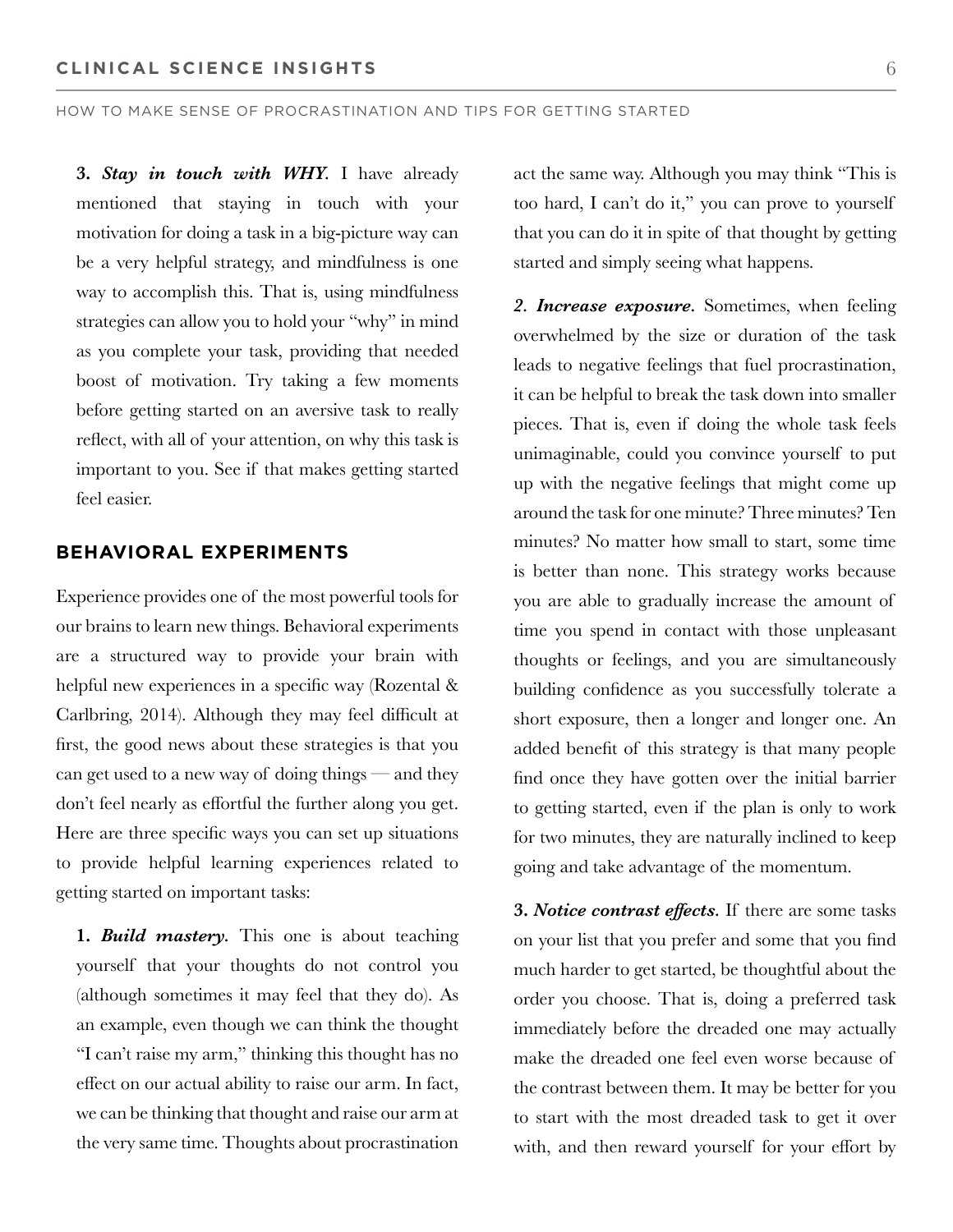allowing yourself to do the preferred task at the end.

# **STIMULUS CONTROL**

Stimulus control can mean a lot of things, but at its simplest, it describes the idea that living things behave one way when a stimulus (a thing or event) is present and another way when it is not present. As an example, your dog may be motivated to do tricks when a treat is present but less cooperative when there is not food to be had. In this way, it can be said that the stimulus (food) controls the behavior (tricks), and humans are no different. We can use this to our advantage by recognizing that stimuli can influence us to do something or not to do something. Try these approaches:

**1.** *Remove distractions.* If your cell phone is nearby, you are likely being influenced by it (e.g., when your notification chime goes off, you are likely to stop what you are doing and check it). What other distractions in your environment are likely to influence your behavior in unhelpful ways when you are trying to work on a task you've been putting off? In the context of working or completing schoolwork from home, this may mean thinking carefully about setting up a space that is as free from distractions as you can make it, or employing additional strategies (e.g., noise-canceling headphones) to minimize distractions when quiet and privacy may not be a realistic option. Coming back to our example of the cell phone, rather than relying on your willpower to resist the urge to check your notifications, you are much more likely to be successful at staying on task if your phone is silenced and put away in a drawer

or another room so that you never hear the chime at all. Remove temptations altogether when possible.

**2.** *Offer yourself rewards.* Much like our canine companions, humans are also very motivated by rewards. This is often referred to as contingency management (CM), which is a specific version of stimulus control. CM is a behavioral strategy where individuals are reinforced, or rewarded, for positive behavioral change. This reinforcement or reward is helpful on several levels because it can motivate you to do the task in the first place. It feels good to receive a reward, and it makes the positive behavior (getting started on a hard task) more likely to occur again in the future. Rewards can take many different forms and work best matched to each individual. This is a strategy that can easily be adapted for children, as well. Consider using a favorite snack or treat, an inexpensive purchase or small monetary contribution toward a larger purchase, or time to do a favorite activity. The important thing is that the reward is small/feasible, and something highly desirable. Feel free to get creative!

## **THERAPY**

Finally, seek therapy. Although many people who struggle with chronic procrastination may come to therapy for other reasons, including marriage difficulties, depressed mood or work problems, they may find their struggles can be helped by addressing their patterns of procrastination. Additionally, some mental health professionals have noticed an increase in clients seeking treatment explicitly to work on procrastination. In the context of the COVID-19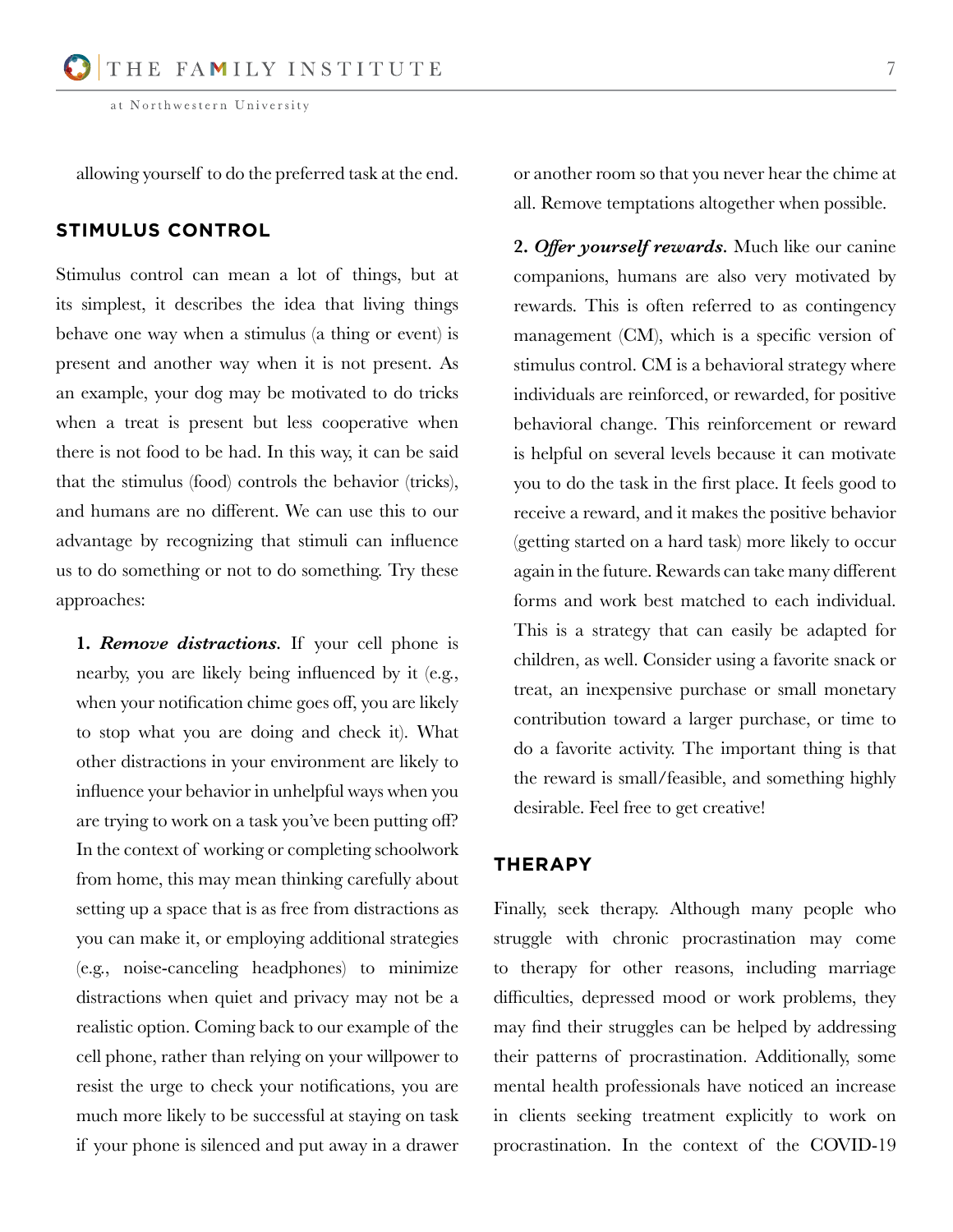pandemic, teletherapy is a viable option for many folks who found it difficult to make time for therapy previously. There are three particular benefits that working with a mental health professional can bring to bear when dealing with procrastination. First, having a regular appointment to discuss these issues creates structure. A common feature of CBT, in particular, is behavioral "homework" assignments that clients work on throughout the week. In having a specific assignment and then a deadline by which to complete it, this can create a helpful structure for getting started on implementing some of the strategies listed above. Second, therapy for procrastination provides accountability. Having someone inquire about your goals week to week and bear witness to your struggles and your progress can provide a helpful boost of motivation for following through on tasks, especially in the beginning. Indeed, a goal for therapy may be to work toward learning strategies for being accountable to yourself, and it is true that having someone else

checking in with you can be a very helpful way to get started. Finally, evidence shows that "in-person" therapy with a mental health professional may offer longer lasting benefits than self-help (Malouff & Schutte, 2019).

Overall, I am hoping that reading this article may have begun to alleviate a sense of frustration or helplessness that can often accompany longstanding struggles with procrastination. There can also be feelings of embarrassment or shame; in discussing the prevalence of this problem and addressing some common misconceptions, there will hopefully be less stigma around procrastination. Finally, try incorporating the concrete and actionable strategies to improve your ability to structure your time and environment, manage difficult emotions, and begin to experience the benefits of positive behavior change. Now is the time.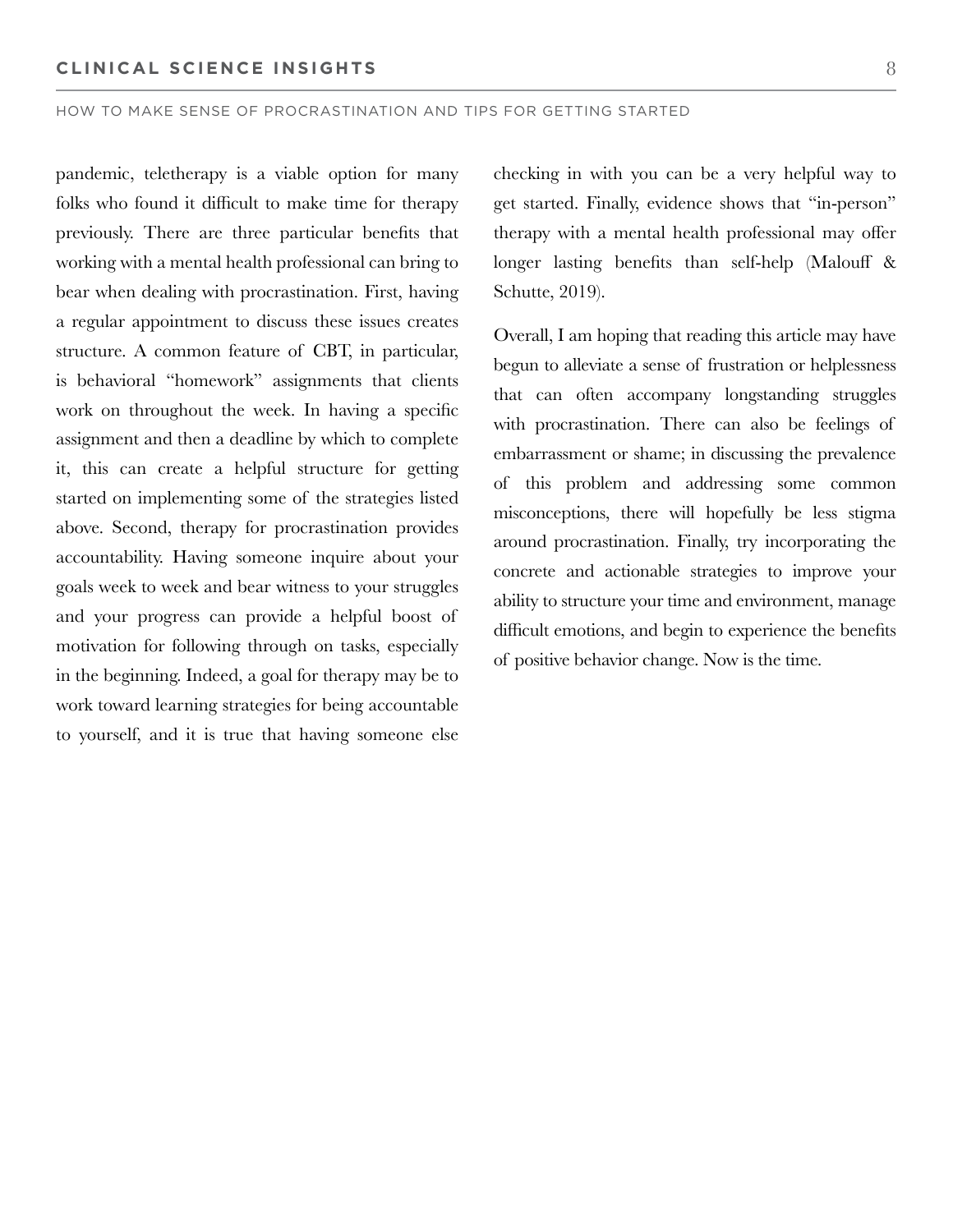## **REFERENCES**

Abbasi, I. S., & Alghamdi, N. G. (2015). The prevalence, predictors, causes, treatment, and implications of procrastination behaviors in general, academic, and work setting. *International Journal of Psychological Studies*, *7*(1), 59–66. https://doi. org/10.5539/ijps.v7n1p59

Balkis, M., & Duru, E. (2009). Prevalence of academic procrastination behavior among pre-service teachers, and its relationship with demographics and individual preferences. *Journal of Theory and Practice in Education*, *5*(1), 18–32.

Beutel, M. E., Klein, E. M., Aufenanger, S., Brähler, E., Dreier, M., Müller, K. W., Quiring, O., Reinecke, L., Schmutzer, G., Stark, B., & Wölfling, K. (2016). Procrastination, distress and life satisfaction across the age range  $-A$  German representative community study. *PLOS ONE*, *11*(2), e0148054. https://doi. org/10.1371/journal.pone.0148054

Bolden, J., & Fillauer, J. P. (2020). "Tomorrow is the busiest day of the week": Executive functions mediate the relation between procrastination and attention problems. *Journal of American College Health*, *68*(8), 854– 863. https://doi.org/10.1080/07448481.2019.16263 99

Boysan, M., & Kiral, E. (2016). An investigation into the interactions between positive and negative aspects of personality, perfectionism, coping, and locus of control: A latent profile analysis. *Sleep and Hypnosis - International Journal*, 53–64. https://doi.org/10.5350/ Sleep.Hypn.2016.18.0116

Cheung, R. Y. M., & Ng, M. C. Y. (2019). Being in the moment later? Testing the inverse relation between mindfulness and procrastination. *Personality and Individual Differences*, *141*, 123–126. https://doi. org/10.1016/j.paid.2018.12.015

Day, V., Mensink, D., & O'Sullivan, M. (2000). Patterns of academic procrastination. *Journal of College Reading and Learning*, *30*(2), 120–134. https://doi.org/1 0.1080/10790195.2000.10850090

Eckert, M., Ebert, D. D., Lehr, D., Sieland, B., & Berking, M. (2016). Overcome procrastination: Enhancing emotion regulation skills reduce procrastination. *Learning and Individual Differences*, *52*, 10–18. https://doi.org/10.1016/j.lindif.2016.10.001

Ferrari, J., & Díaz-Morales, J. F. (2014). Procrastination and mental health coping: A brief report related to students. *Individual Differences Research*, *12*(1), 8–11.

Flett, A. L., Haghbin, M., & Pychyl, T. A. (2016). Procrastination and depression from a cognitive perspective: An exploration of the associations among procrastinatory automatic thoughts, rumination, and mindfulness. *Journal of Rational-Emotive & Cognitive-Behavior Therapy*, *34*(3), 169–186. https://doi. org/10.1007/s10942-016-0235-1

Flett, G. L., Hewitt, P. L., & Hallett, C. J. (1995). Perfectionism and job stress in teachers. *Canadian Journal of School Psychology*, *11*(1), 32–42. https://doi. org/10.1177/082957359501100105

Gustavson, D. E., du Pont, A., Hatoum, A. S., Rhee, S. H., Kremen, W. S., Hewitt, J. K., & Friedman, N. P. (2017). Genetic and environmental associations between procrastination and internalizing/externalizing psychopathology. *Clinical Psychological Science*, *5*(5), 798–815. https://doi. org/10.1177/2167702617706084

MacBeth, A., & Gumley, A. (2012). Exploring compassion: A meta-analysis of the association between self-compassion and psychopathology. *Clinical Psychology Review*, *32*(6), 545–552. https://doi. org/10.1016/j.cpr.2012.06.003

Malouff, J. M., & Schutte, N. S. (2019). The efficacy of interventions aimed at reducing procrastination: A meta-analysis of randomized controlled trials. *Journal of Counseling & Development*, *97*(2), 117–127. https://doi.org/10.1002/jcad.12243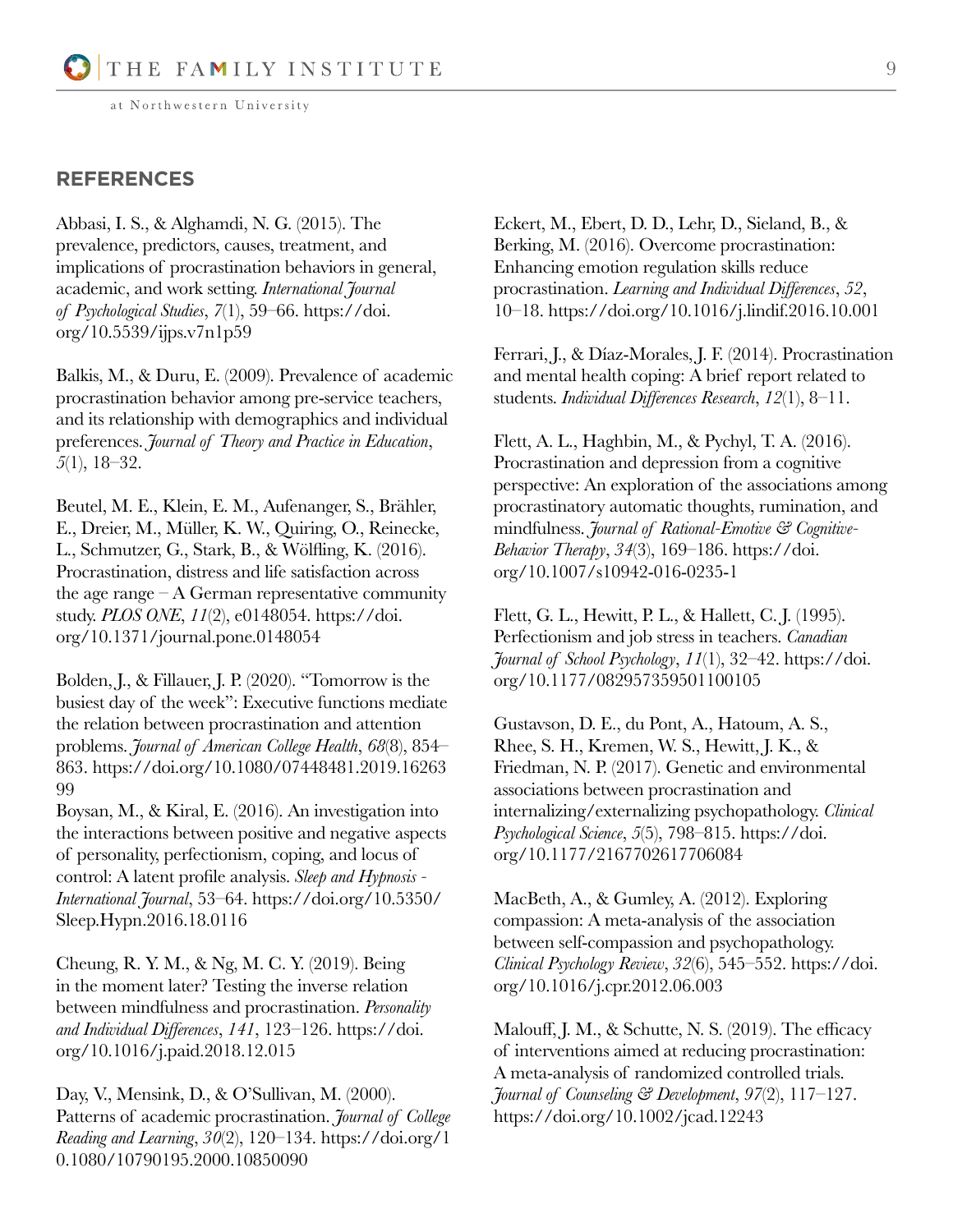Otermin-Cristeta, S., & Hautzinger, M. (2018). Developing an intervention to overcome procrastination. *Journal of Prevention & Intervention in the Community*, *46*(2), 171–183. https://doi.org/10.1080/1 0852352.2016.1198169

Pychyl, T. A., & Flett, G. L. (2012). Procrastination and self-regulatory failure: An introduction to the special issue. *Journal of Rational-Emotive & Cognitive-Behavior Therapy*, *30*(4), 203–212. https://doi.org/10.1007/ s10942-012-0149-5

Pychyl, T. A., & Sirois, F. M. (2016). Procrastination, emotion regulation, and well-being. In F. M. Sirois & T. A. Pychyl (Eds.), *Procrastination, Health, and Well-Being* (pp. 163–188). Elsevier.

Rozental, A., Bennett, S., Forsström, D., Ebert, D. D., Shafran, R., Andersson, G., & Carlbring, P. (2018). Targeting procrastination using psychological treatments: A systematic review and meta-analysis. *Frontiers in Psychology*, *9*(1588). https://doi.org/10.3389/ fpsyg.2018.01588

Rozental, A., & Carlbring, P. (2014). Understanding and treating procrastination: A review of a common self-regulatory failure. *Psychology*, *05*(13), 1488–1502. https://doi.org/10.4236/psych.2014.513160

Schouwenburg, H. C., & Lay, C. H. (1995). Trait procrastination and the Big-Five factors of personality. *Personality and Individual Differences*, *18*(4), 481–490. https://doi.org/10.1016/0191- 8869(94)00176-S

Schubert, W. L., & Stewart, D. W. (2000). Overcoming the powerlessness of procrastination. *Guidance & Counseling*, *16*(1), 39–43.

Sirois, F. M. (2015). Is procrastination a vulnerability factor for hypertension and cardiovascular disease? Testing an extension of the procrastination–health model. *Journal of Behavioral Medicine*, *38*(3), 578–589. https://doi.org/10.1007/s10865-015-9629-2

Sirois, F. M. (2016). Procrastination, stress, and chronic health conditions: A temporal perspective. In F. M. Sirois & T. A. Pychyl (Eds.), *Procrastination, Health, and Well-Being* (pp. 67–92). Elsevier.

Sirois, F. M., Melia-Gordon, M. L., & Pychyl, T. A. (2003). "I'll look after my health, later": An investigation of procrastination and health. *Personality and Individual Differences*, *35*(5), 1167–1184. https://doi. org/10.1016/S0191-8869(02)00326-4

Stead, R., Shanahan, M. J., & Neufeld, R. W. J. (2010). "I'll go to therapy, eventually": Procrastination, stress and mental health. *Personality and Individual Differences*, *49*(3), 175–180. https://doi.org/10.1016/j. paid.2010.03.028

Steel, P. (2007). The nature of procrastination: A metaanalytic and theoretical review of quintessential selfregulatory failure. *Psychological Bulletin*, *133*(1), 65–94. https://doi.org/10.1037/0033-2909.133.1.65

Steel, P., & Ferrari, J. (2013). Sex, education and procrastination: An epidemiological study of procrastinators' characteristics from a global sample. *European Journal of Personality*, *27*(1), 51–58. https://doi. org/10.1002/per.1851

van Eerde, W. (2003). A meta-analytically derived nomological network of procrastination. *Personality and Individual Differences*, *35*(6), 1401–1418. https://doi. org/10.1016/S0191-8869(02)00358-6

van Eerde, W., & Klingsieck, K. B. (2018). Overcoming procrastination? A meta-analysis of intervention studies. *Educational Research Review*, *25*, 73–85. https:// doi.org/10.1016/j.edurev.2018.09.002

Wohl, M. J. A., Pychyl, T. A., & Bennett, S. H. (2010). I forgive myself, now I can study: How self-forgiveness for procrastinating can reduce future procrastination. *Personality and Individual Differences*, *48*(7), 803–808. https://doi.org/10.1016/j.paid.2010.01.029